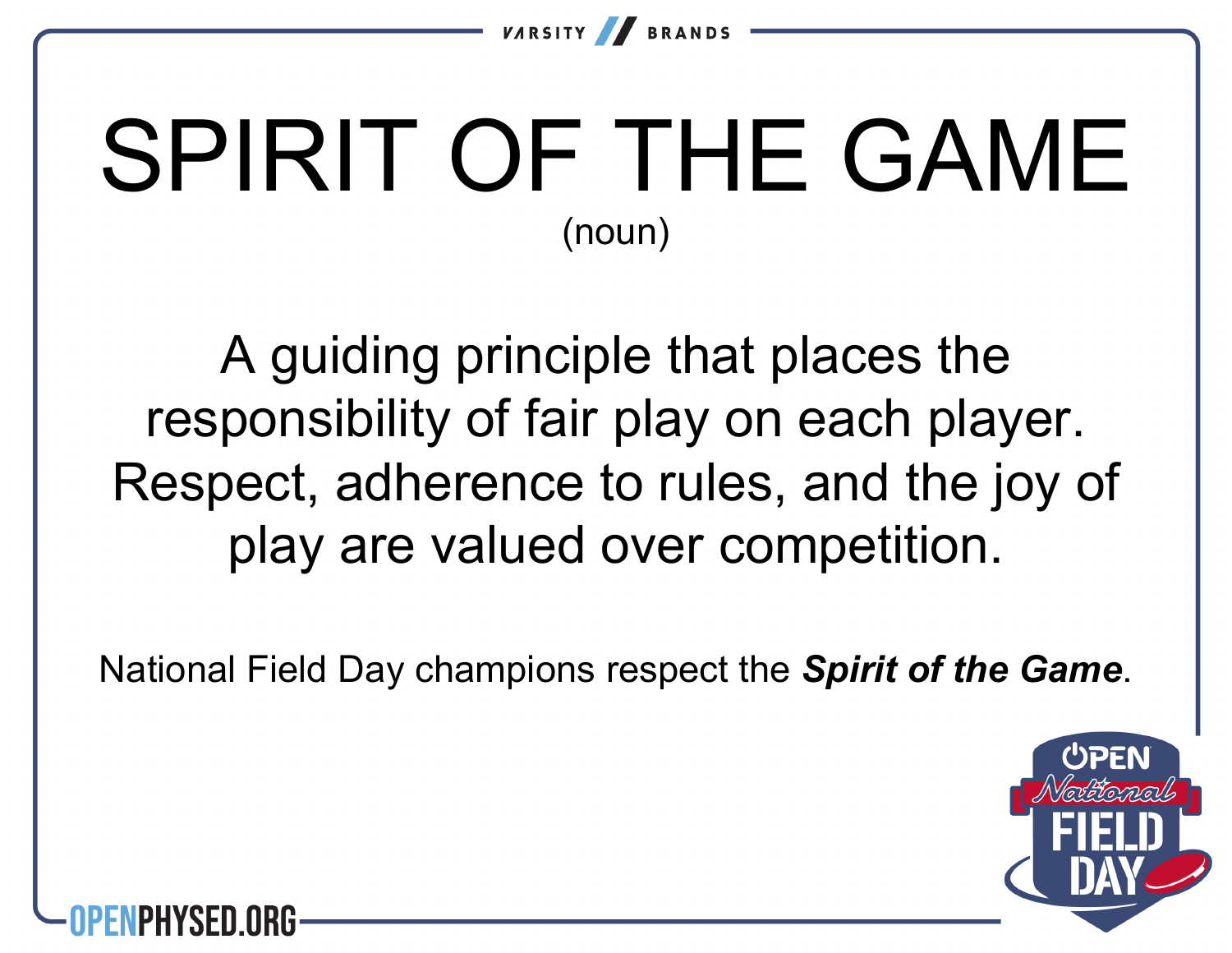

# ACCEPTANCE (noun)

The willingness to receive an idea or situation or to receive an individual into a group.

The students demonstrated acceptance by immediately greeting their teammates with positive language.



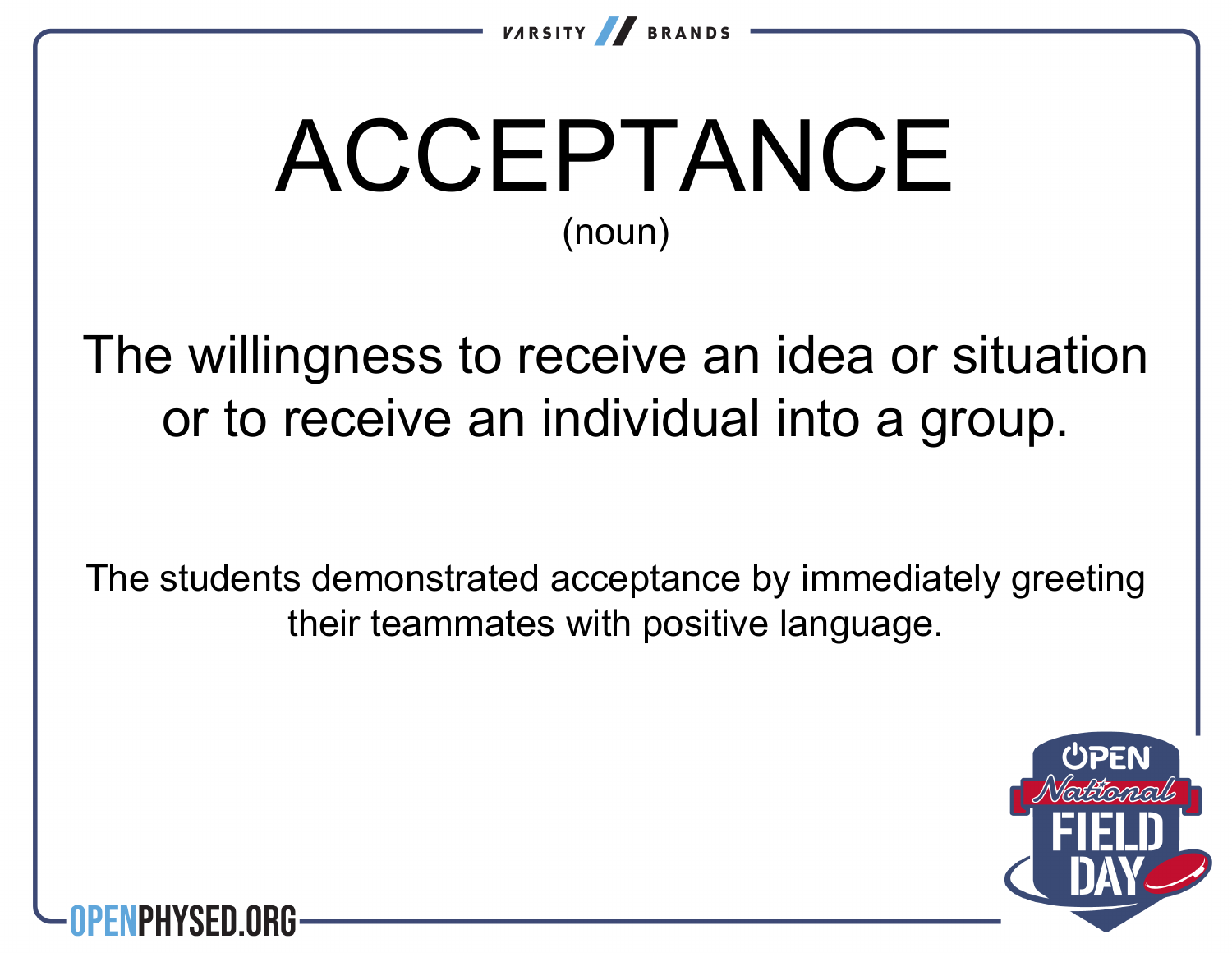

## **COMMUNICATION** (noun)

The way that people share ideas, thoughts, and information with one another.

All communication about National Field Day was respectful and focused on safety, enjoyment, and the Spirit of the Game.



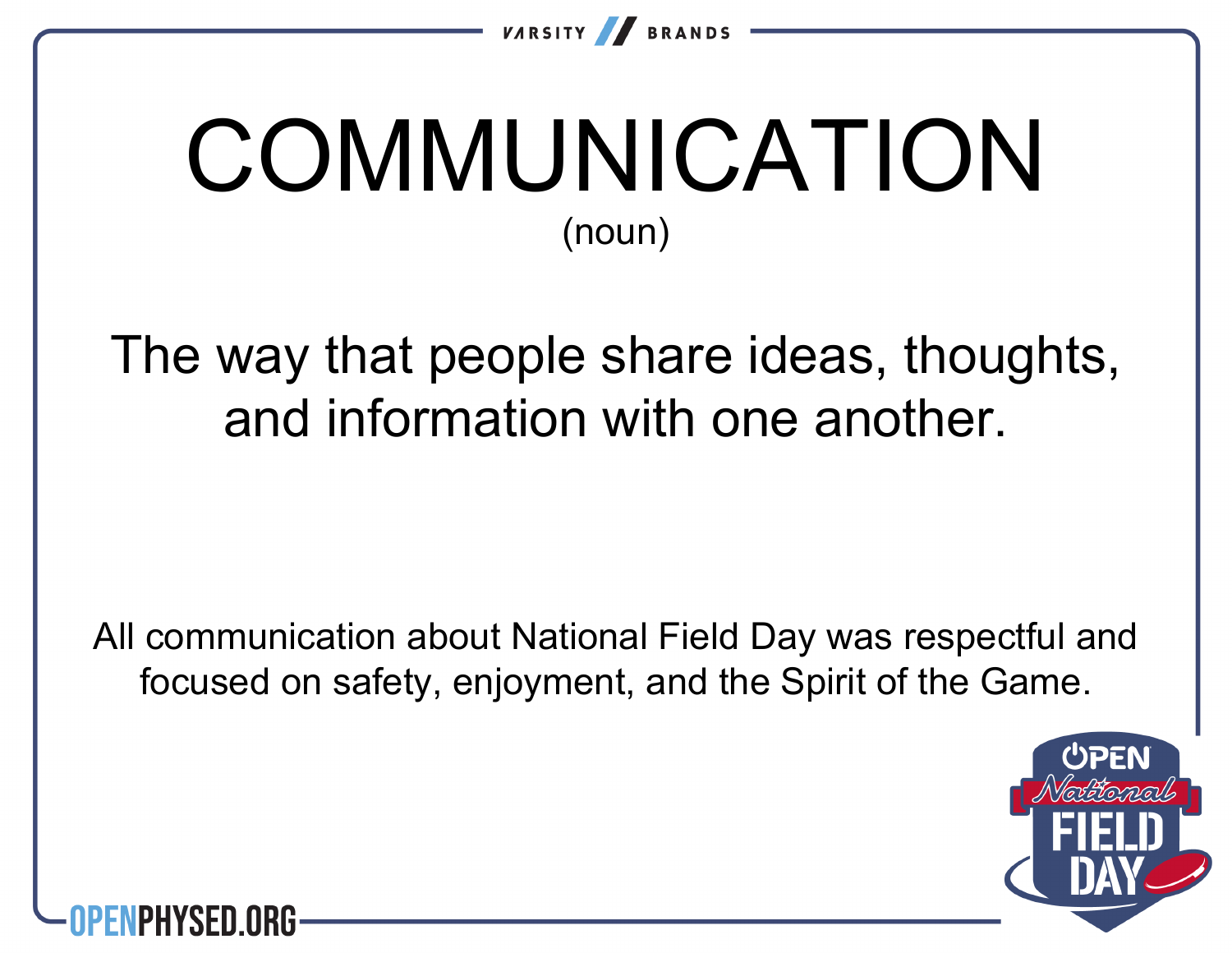

## COMPETE (verb)

To take part in a contest. To strive to do your best while playing against a rival.

Sam likes to compete in field day activities and works to do her very best while showing respect to her classmates.



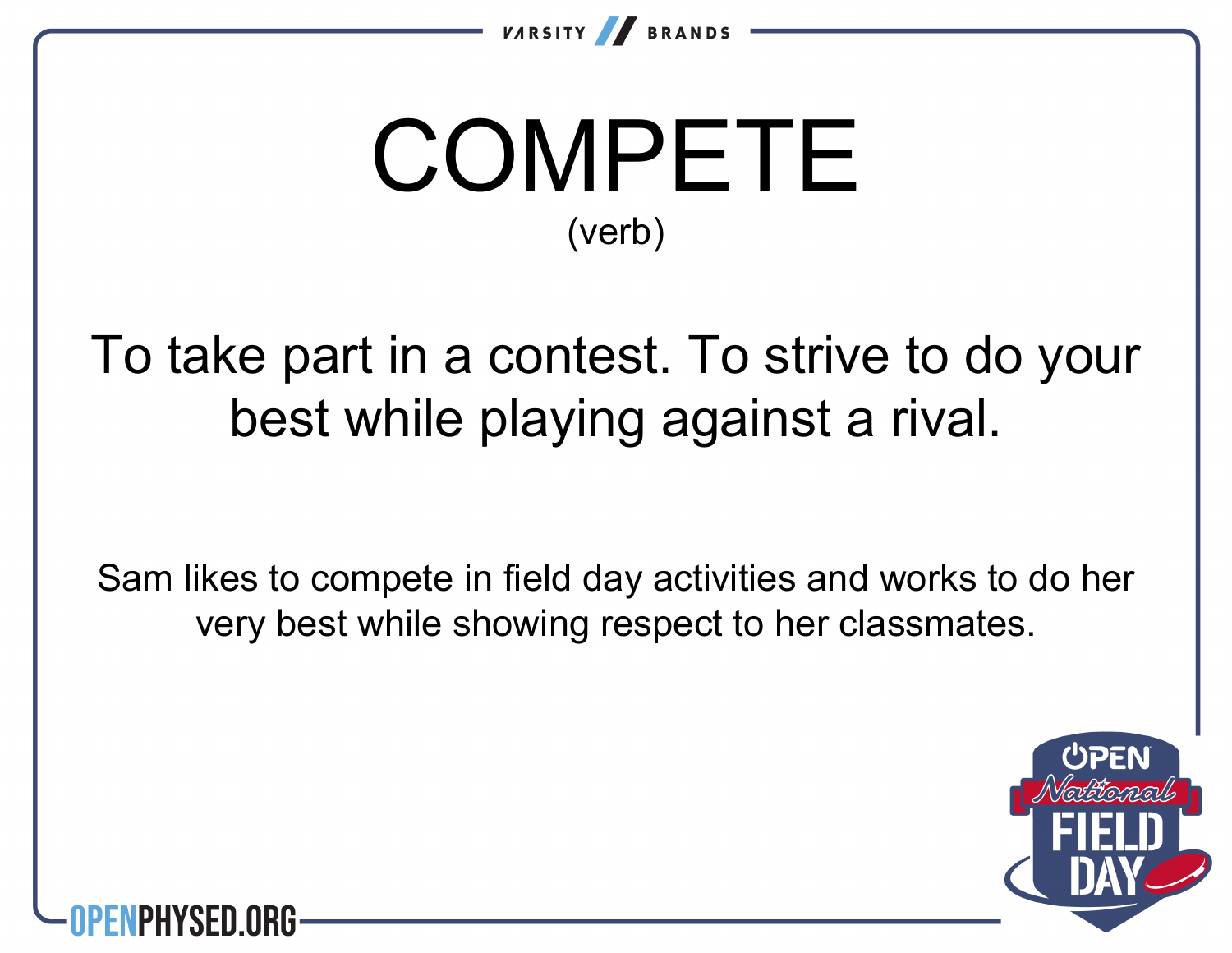

## COOPERATION (noun)

#### The process of working together for a common goal or outcome.

The team demonstrated cooperation during capture the flag through both strategy and effort.



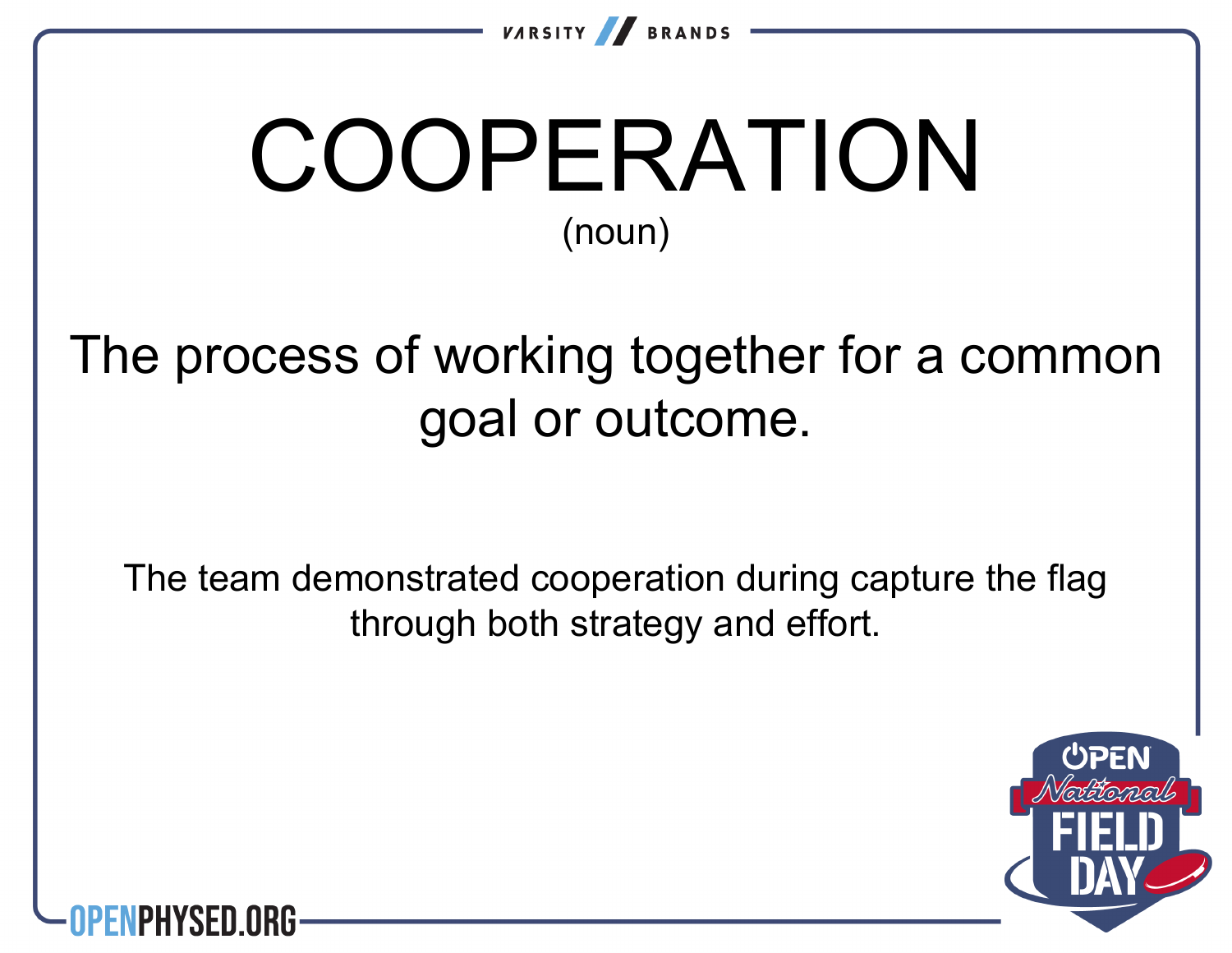

# ENCOURAGEMENT (noun)

#### Support, confidence, or hope offered by someone of some event.

Kesha gave her team encouragement during a very close race.



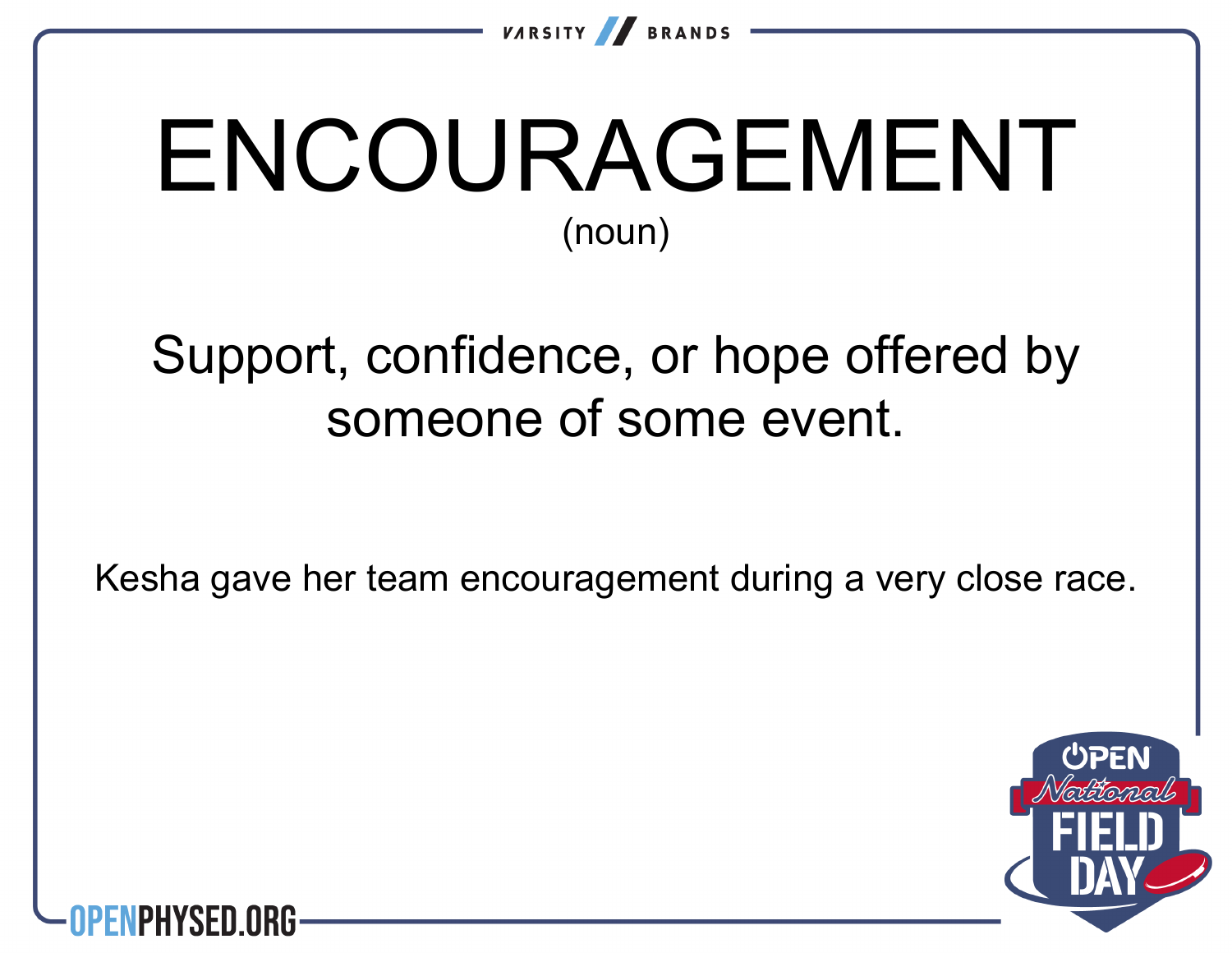

### ENJOYMENT (noun)

A positive feeling that a person gets from doing something that they like to do.

> Javier's enjoyment for field day made his face light up with a giant smile.



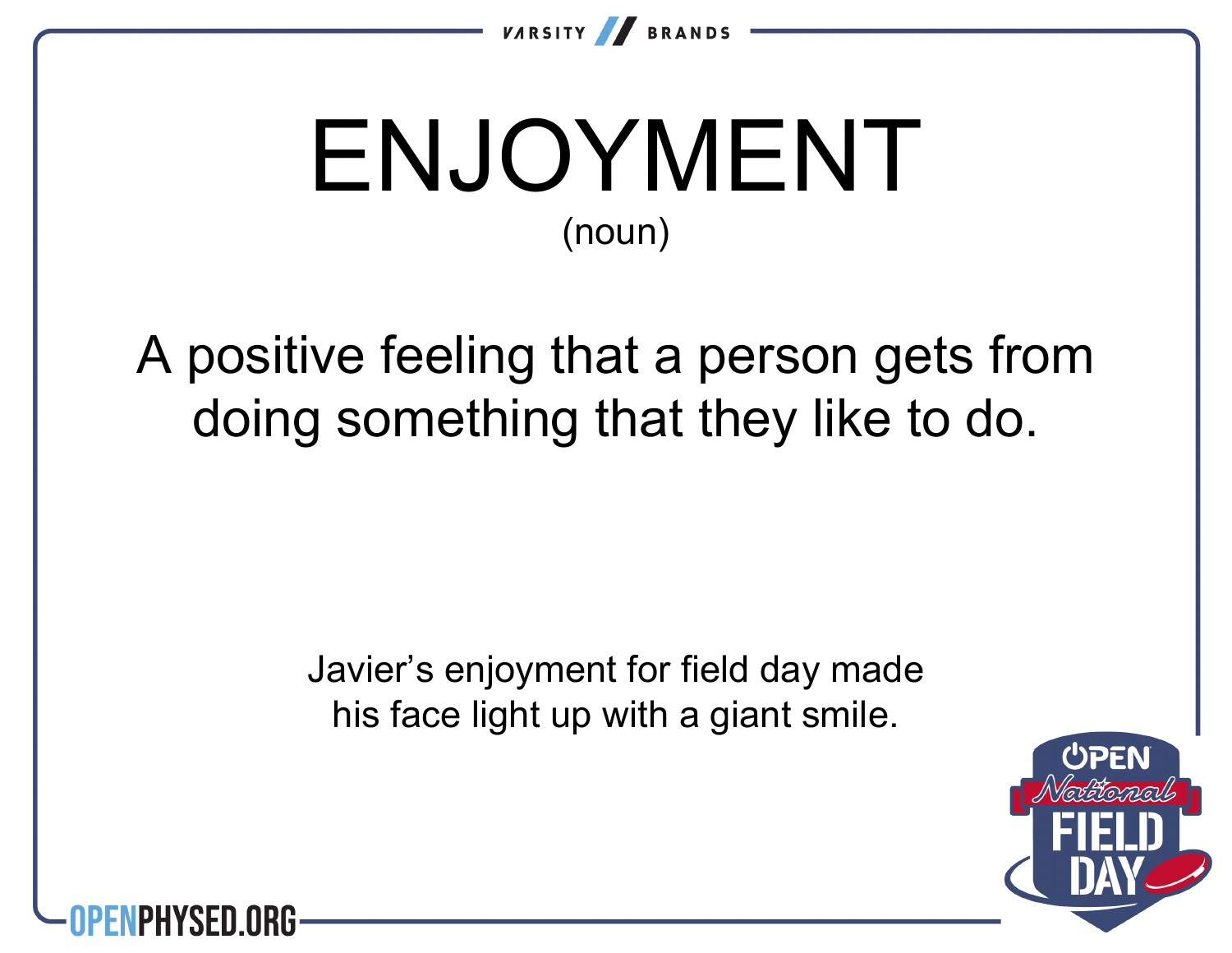

### ENTHUSIASM (noun)

#### An energized feeling of enjoyment and interest.

The entire class listened with **enthusiasm** as Mr. Walker described the next field day event that they would practice.



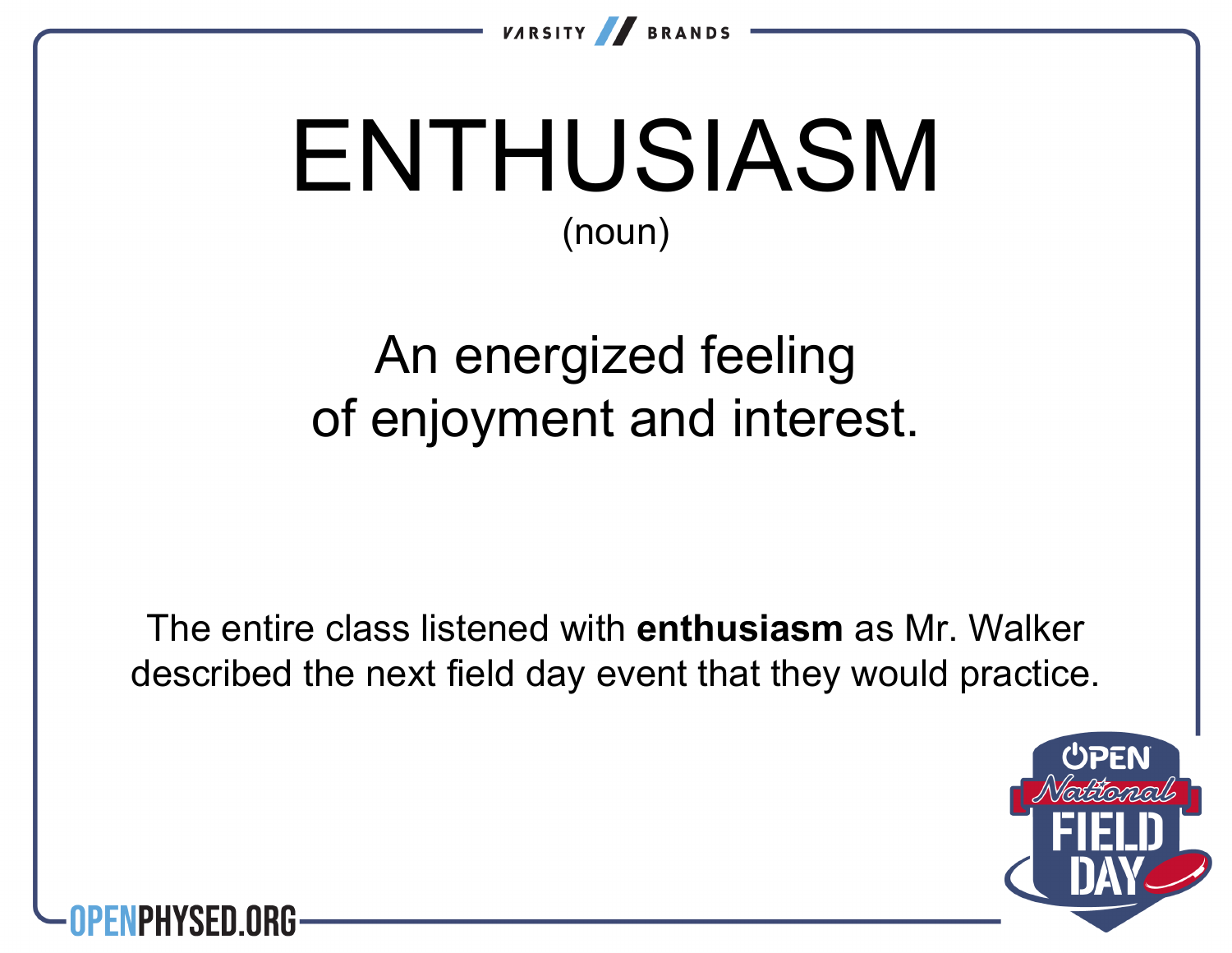

# **OPTIMISM** (noun)

A feeling of hopefulness and confidence about the future or the success of something.

> Planning and preparing for National Field Day gave the entire school a feeling of optimism.



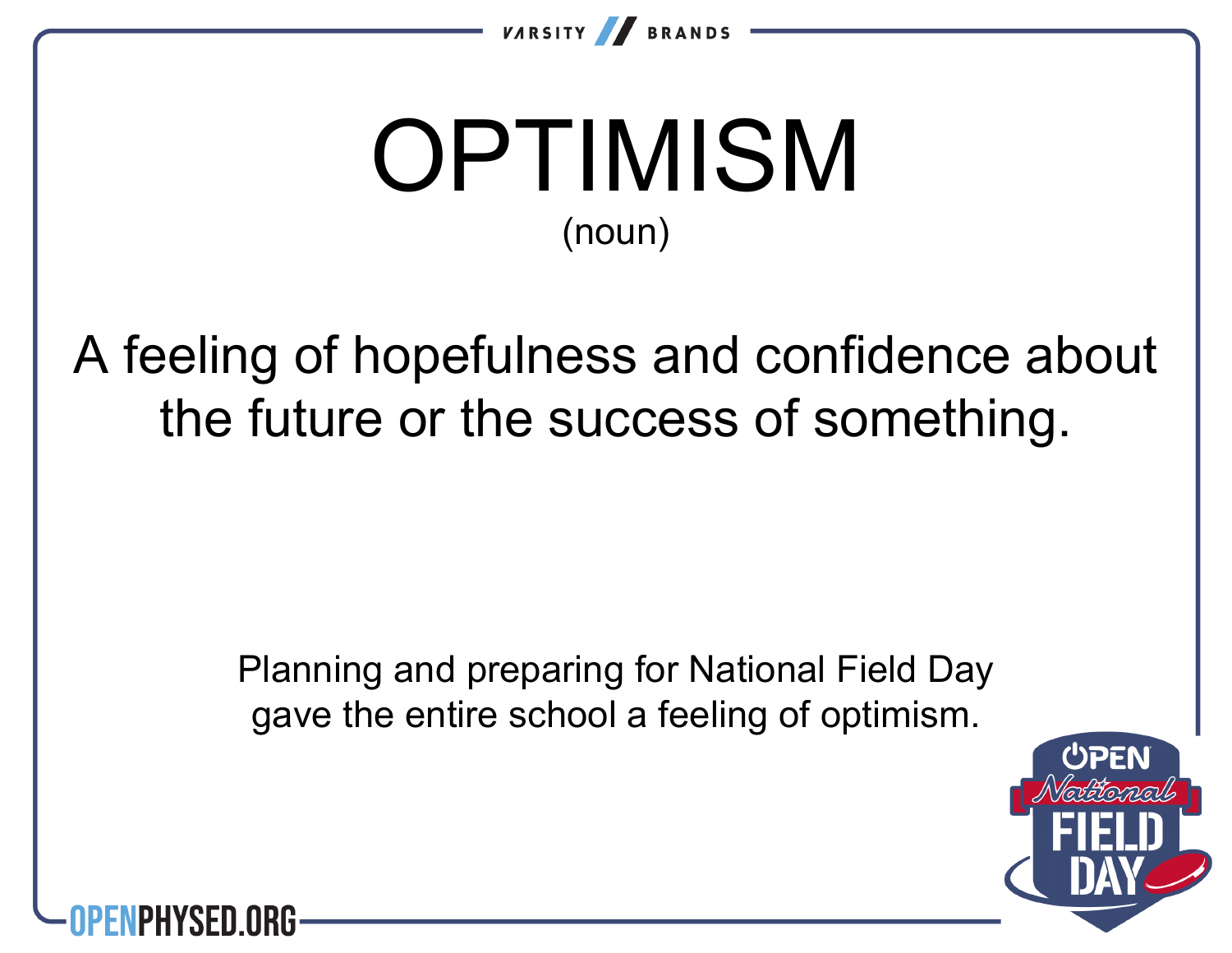

### POSITIVE LANGUAGE (noun)

Words and thoughts communicated with a focus on the good qualities of a person, place, or situation.

> Positive language helps both teammates and opponents feel respected.



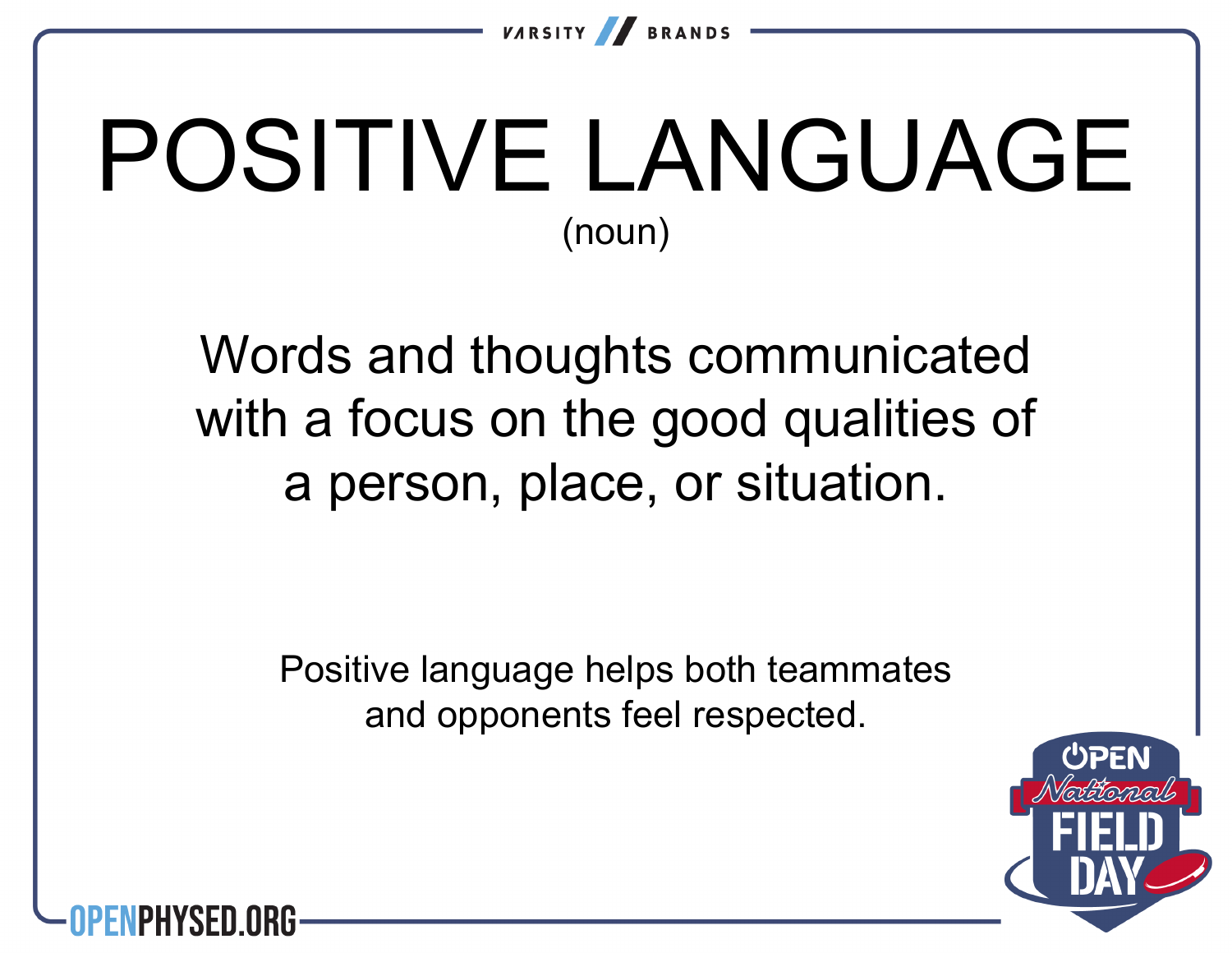

## RESPECT (noun)

#### Thoughtfulness and regard for the feelings, traditions, and rights of others.

The class had respect for one another and helped each other have a safe and enjoyable field day experience.



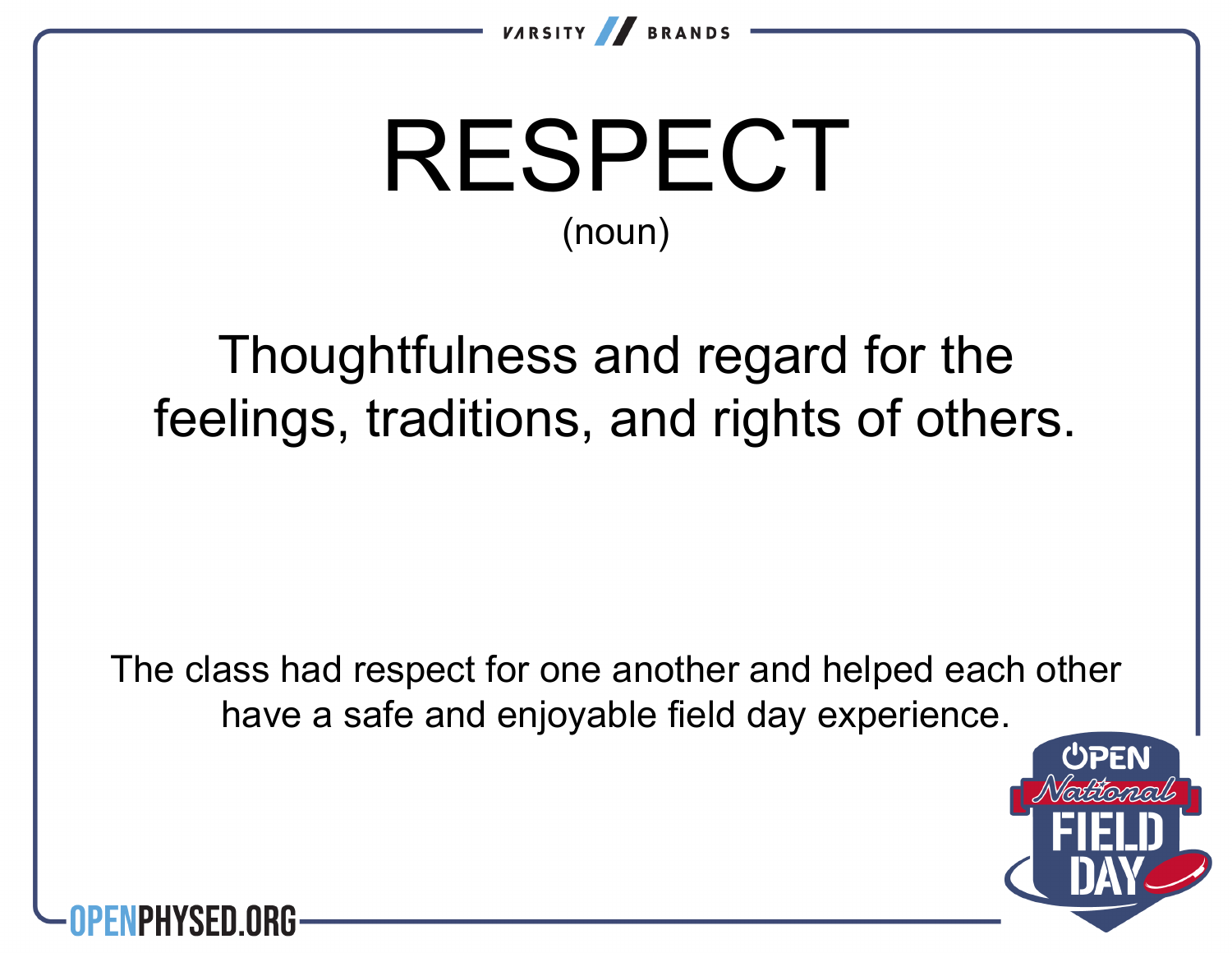

### RULES (noun)

#### A set of understood laws or commands that keep a space or activity under control.

The students showed respect for the rules of the game by competing fairly and demonstrating the spirit of the game.



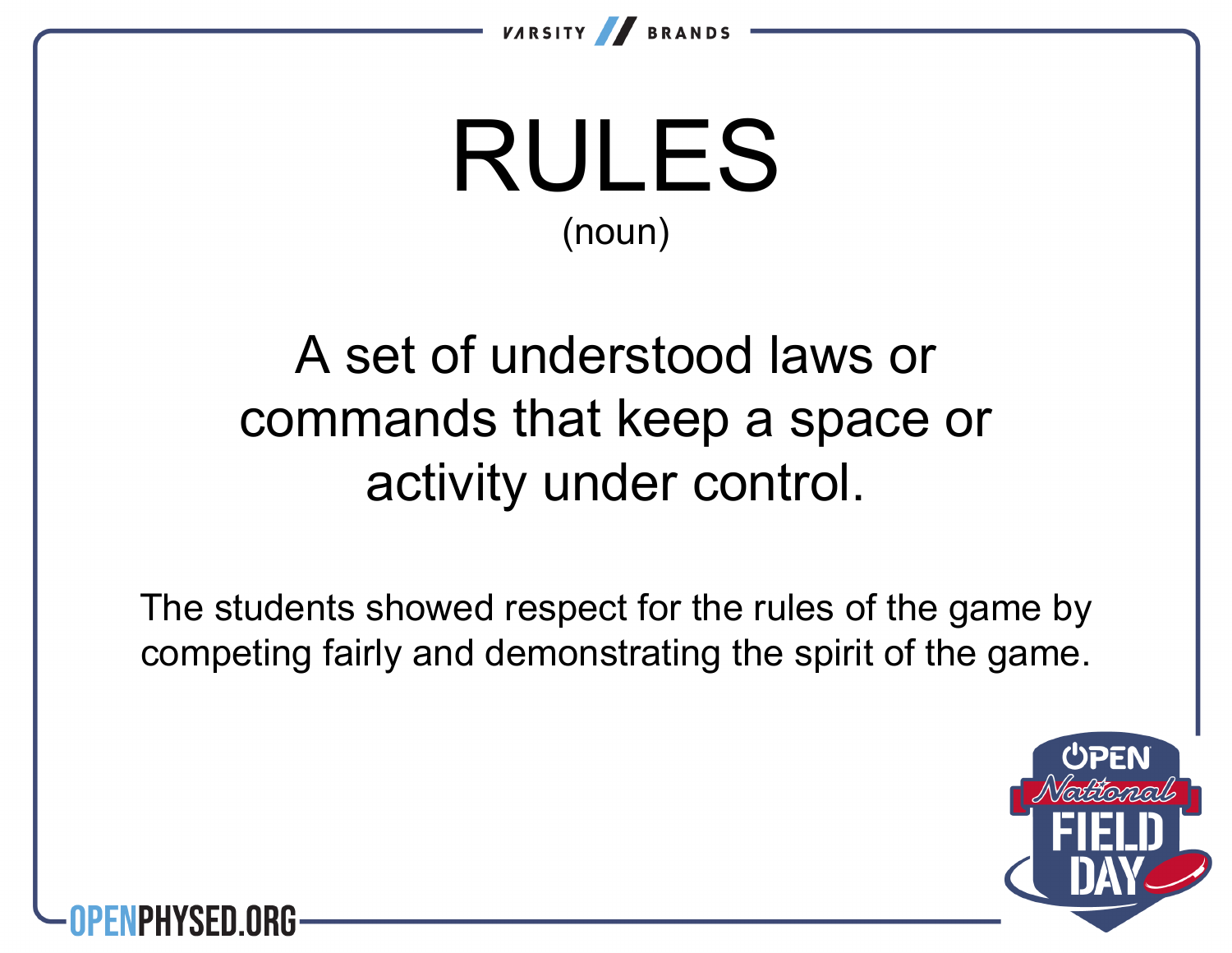

SAFE (adjective)

#### Protected against physical, social, and emotional harm.

The students felt safe during field day activities because their classmates were following all rules and using positive language.



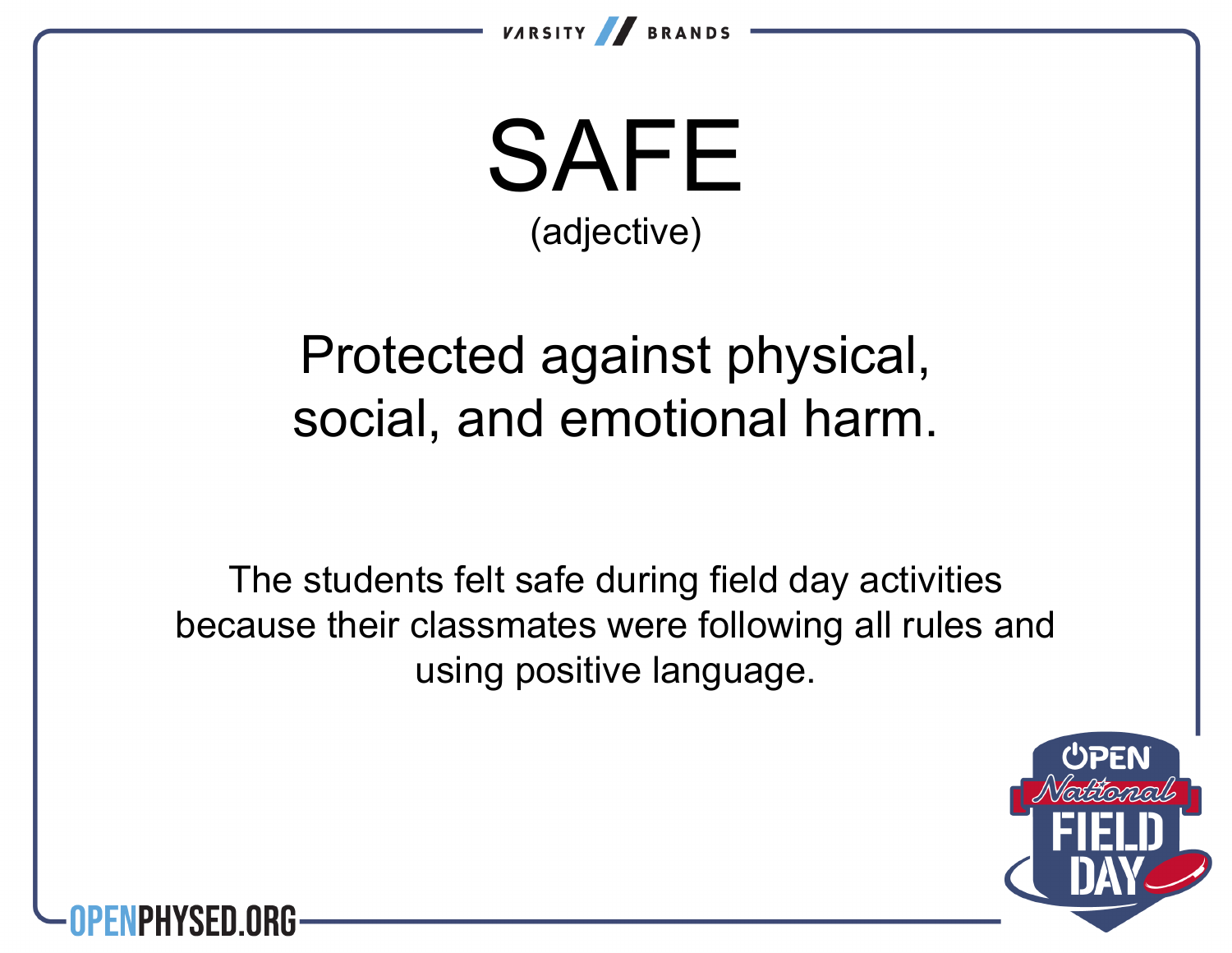

# SELF-RESPECT (noun)

A feeling of pride, confidence, and kindness toward oneself.

Cynthia demonstrated self-respect by honoring her feelings and using the class recharging station to transform her frustration into motivation.



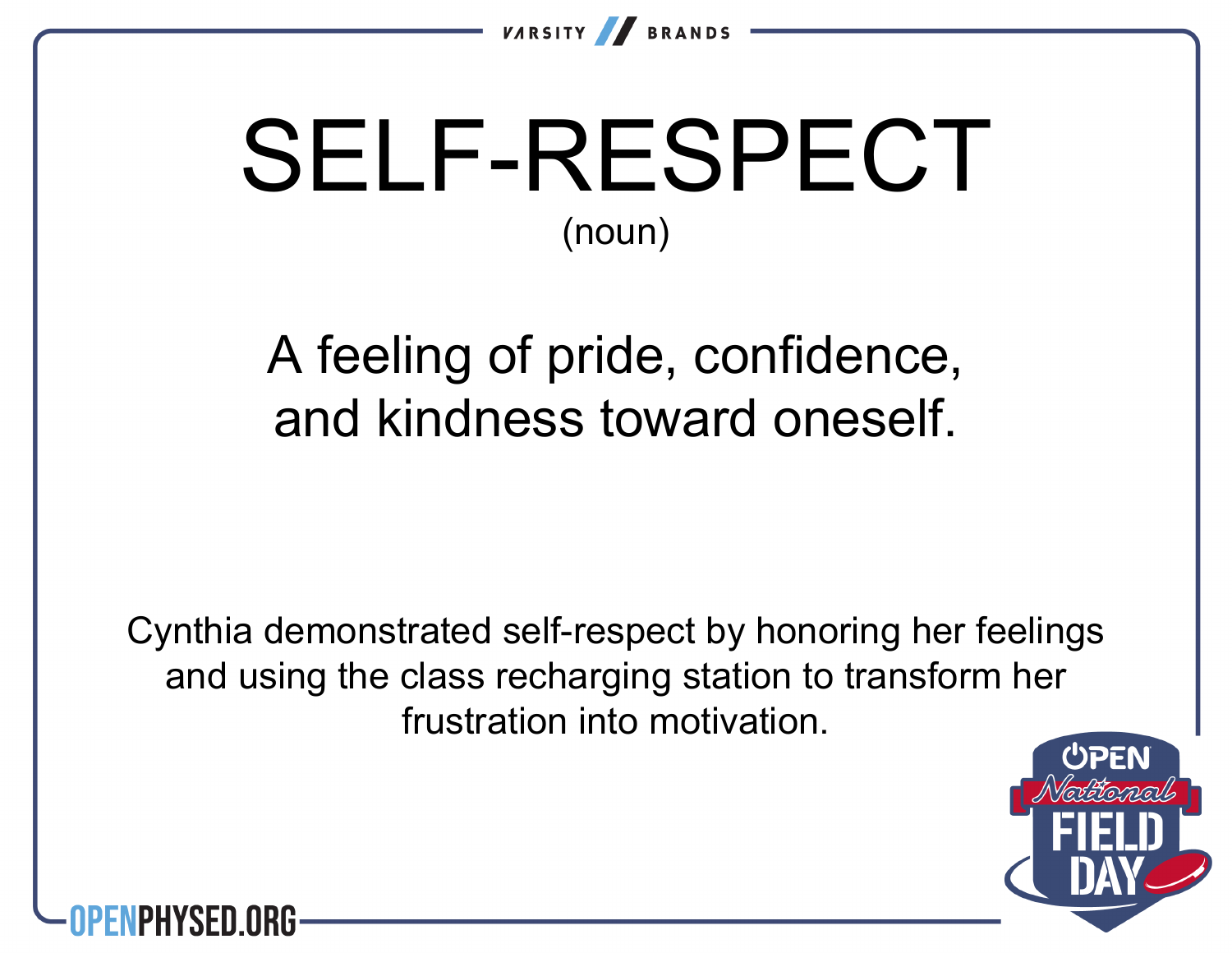

# SUPPORT (noun)

1. Help or assistance. 2. To be actively interested in the success of a person, group, or community.

The students give support to their classmates because they want everyone to have a fun and successful field day experience.